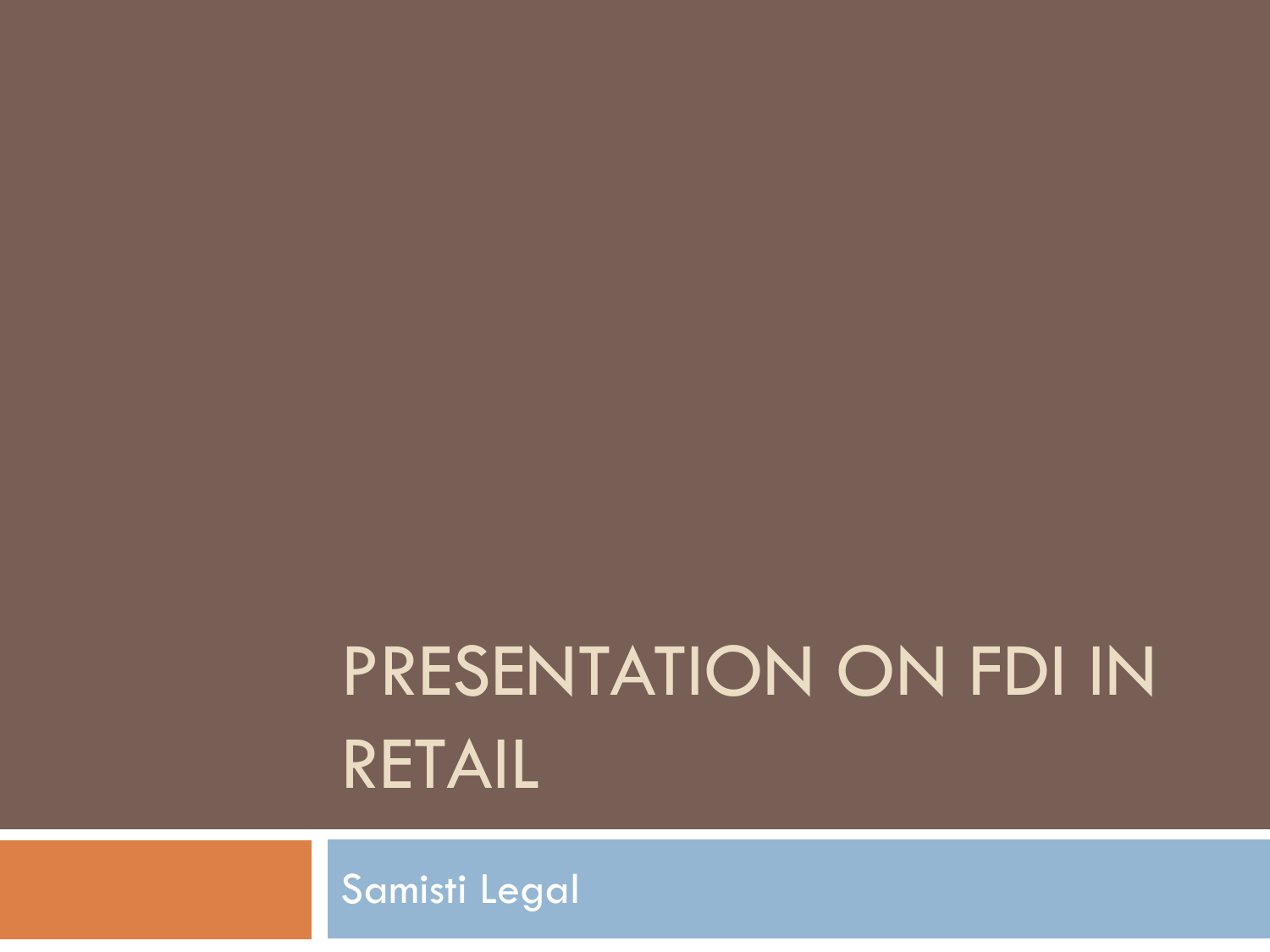# **Introduction**

- $\Box$  The Central Government notified the Foreign Exchange Management (Non-Debt Instruments) Rules, 2019 ("**NDI Rules**") on October 17, 2019 superseding the erstwhile Foreign Exchange Management (Transfer of Issue of Security by a Person Resident outside India) Regulations, 2017 ("**TISPRO**") and the Foreign Exchange Management (Acquisition and Transfer of Immovable Property in India) Regulations, 2018.
- □ RBI also notified the Foreign Exchange Management (Debt Instruments) Regulations, 2019 superseding TISPRO, and the Foreign Exchange Management (Mode of Payment and Reporting of Non-Debt Instruments) Regulations, 2019, which provides for reporting requirements in relation to any investment made under the NDI Rules.
- The Foreign Exchange Management (Non-Debt Instruments) (Amendment) Rules, 2019 ("**Amendment Rules"**) notified on December 5, 2019, inter alia, primarily incorporates the provisions of the Press Note 4 of 2019, which were not reflected in the NDI Rules.
- $\Box$  The NDI Rules read with Amendment Rules, lay down the provisions pertaining to foreign direct investment in retail trading.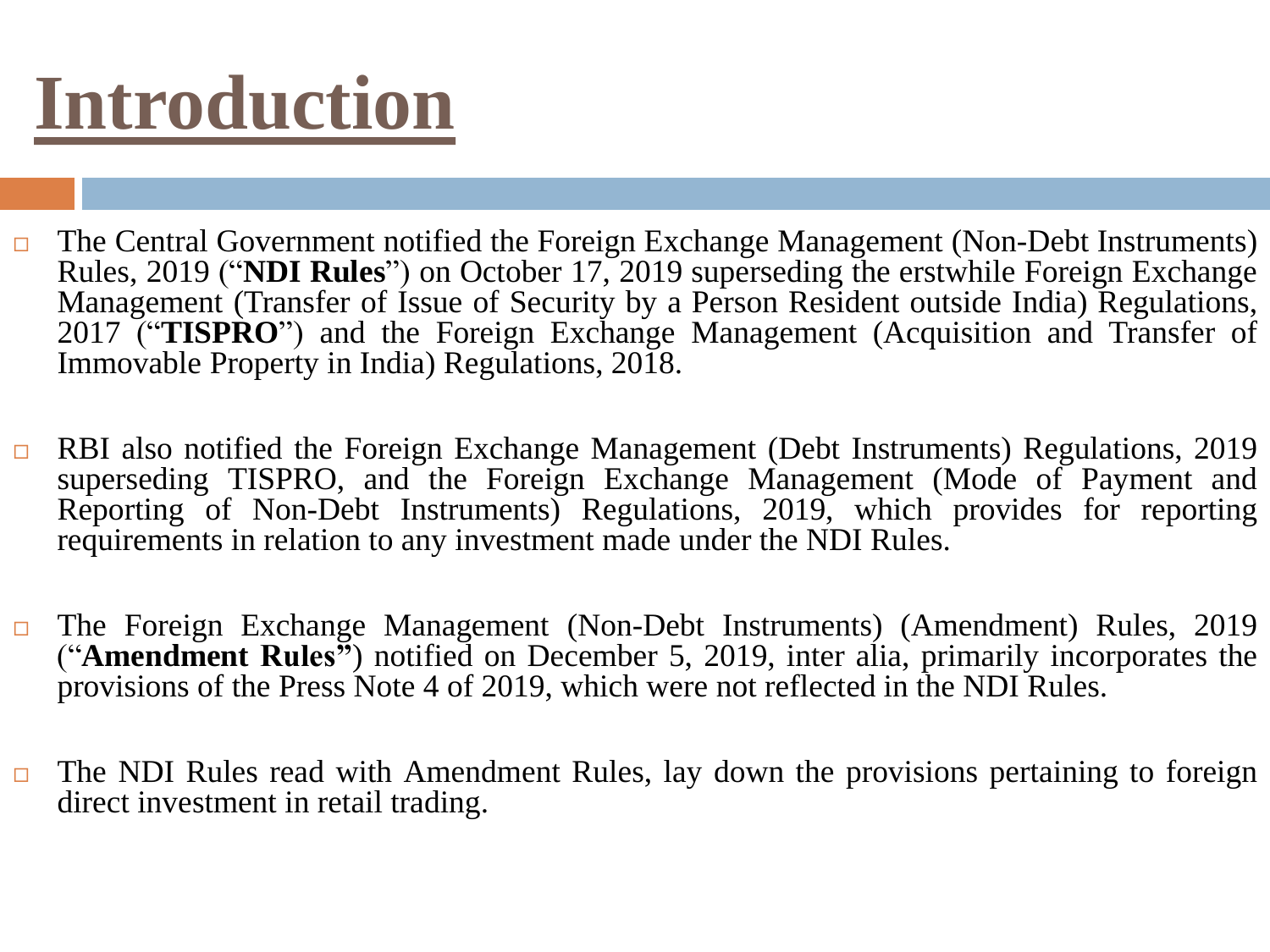## **Cash and Carry Wholesale Trading**

#### **Wholesale Trading has been defined to mean as**:

- $\Box$  sale of goods to retailers and other business users, basically B2B sale;
- $\Box$ sales for the purpose of trade and business as opposed to sales for personal consumption;
- includes, inter alia, resale, processing and sale, bulk imports and B2B e-Commerce.
- **□Other prescribed conditions to be fulfilled.**

#### **FDI Route**:

Automatic Route: upto 100%.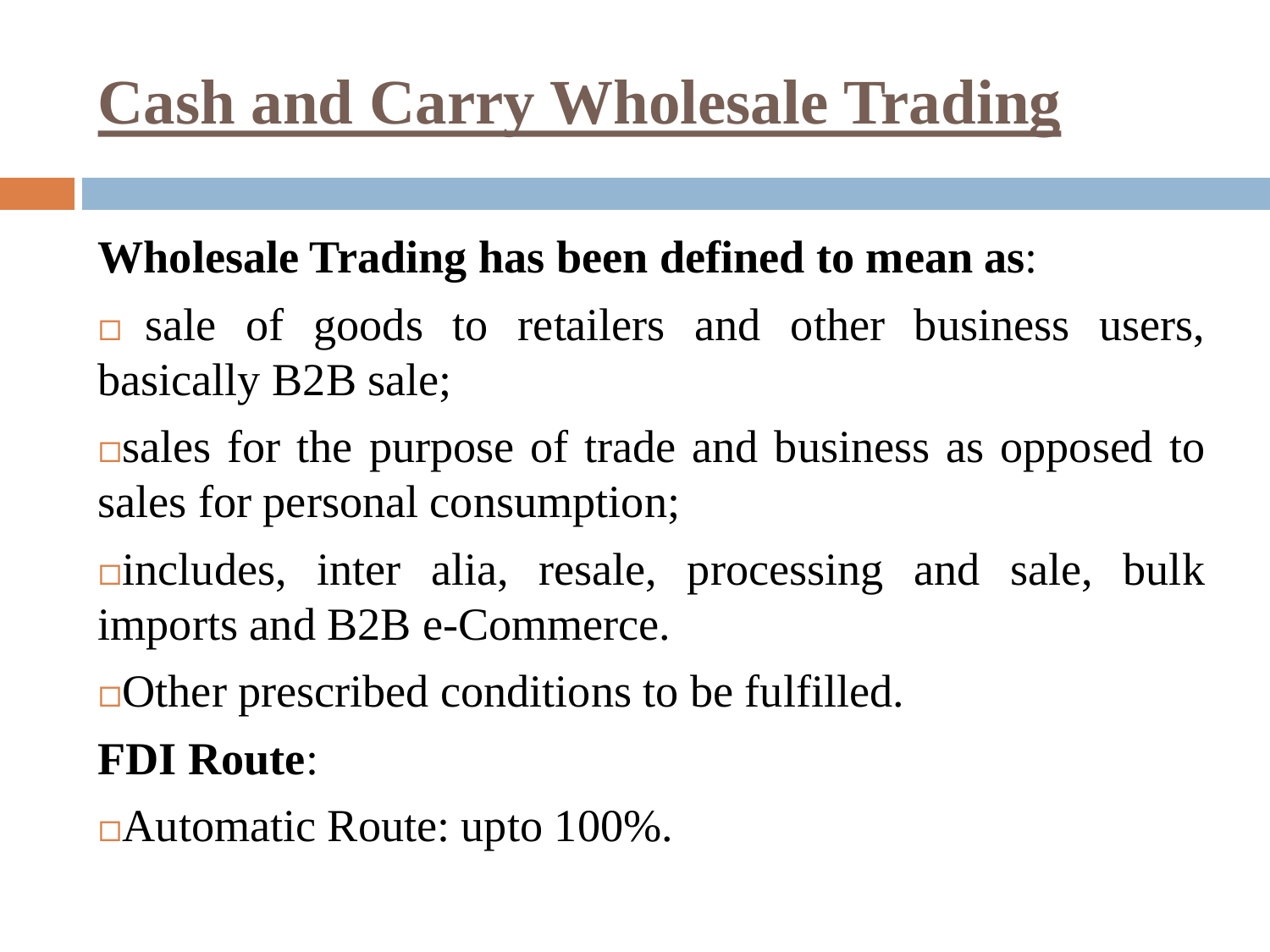## **E-commerce activities**

### **B2B E-commerce activities**:

Carry on only B2B e-commerce and not retail trading. **FDI Route**:

Automatic- upto 100%

### **Market Place E-commerce:**

Where e-commerce entity acts as a facilitator between the buyer and seller and does not have ownership on the goods sold over the digital and electronic platform.

### **FDI Route**:

Automatic- upto 100%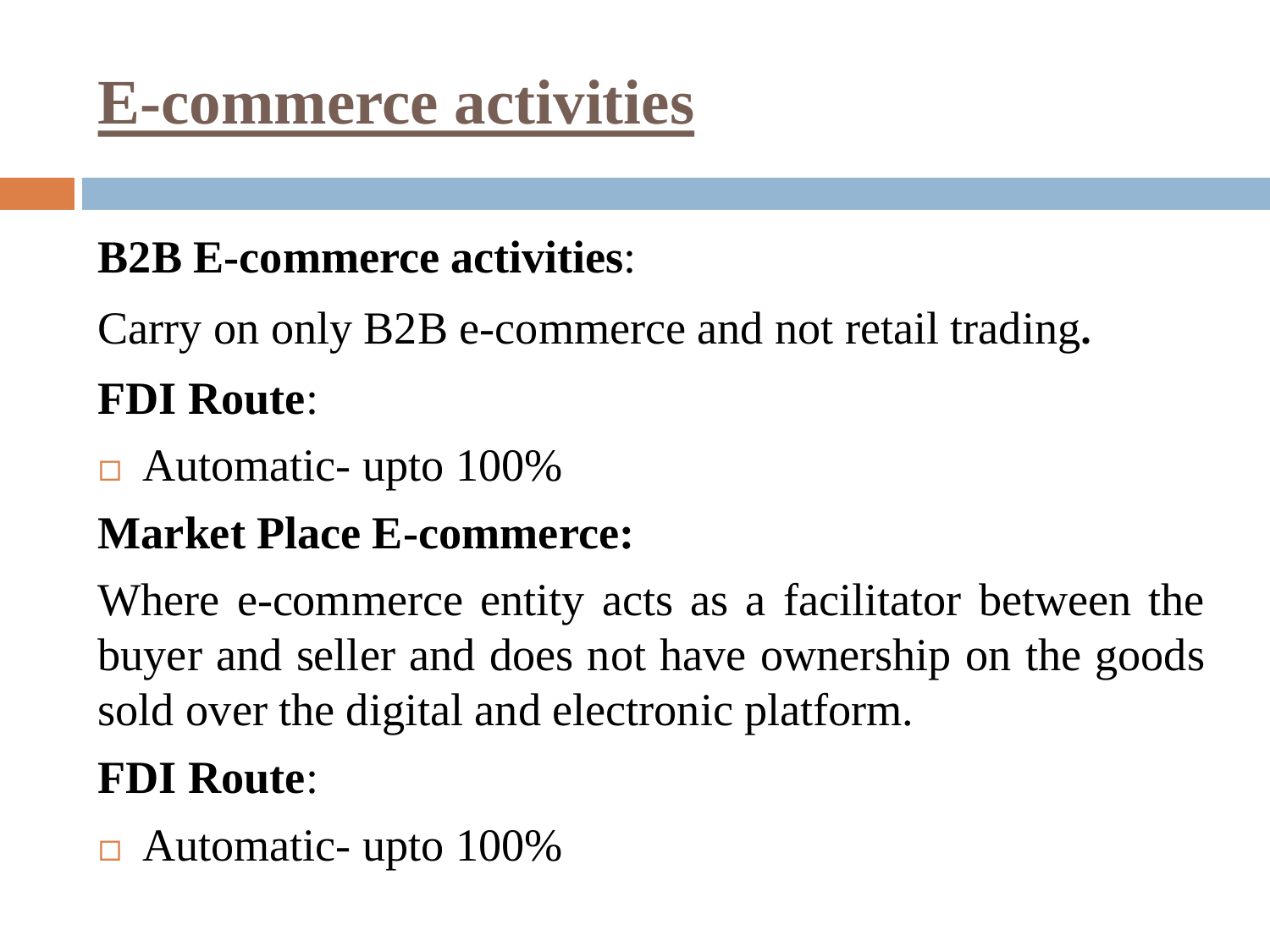## **Important conditions for Market Place E-Commerce**

- □ 'E-commerce' means buying and selling of goods and services including digital products over digital & electronic network;
- 'E-commerce entity' means a company incorporated under Companies Act 1956 or the Companies Act, 2013. Therefore, entities for conducting e-commerce business is limited to companies incorporated under the Companies Act, 1956 or the Companies Act, 2013;
- $\Box$  E-commerce marketplace may provide support services to sellers in respect of warehousing, logistics, order fulfilment, call centre, payment collection.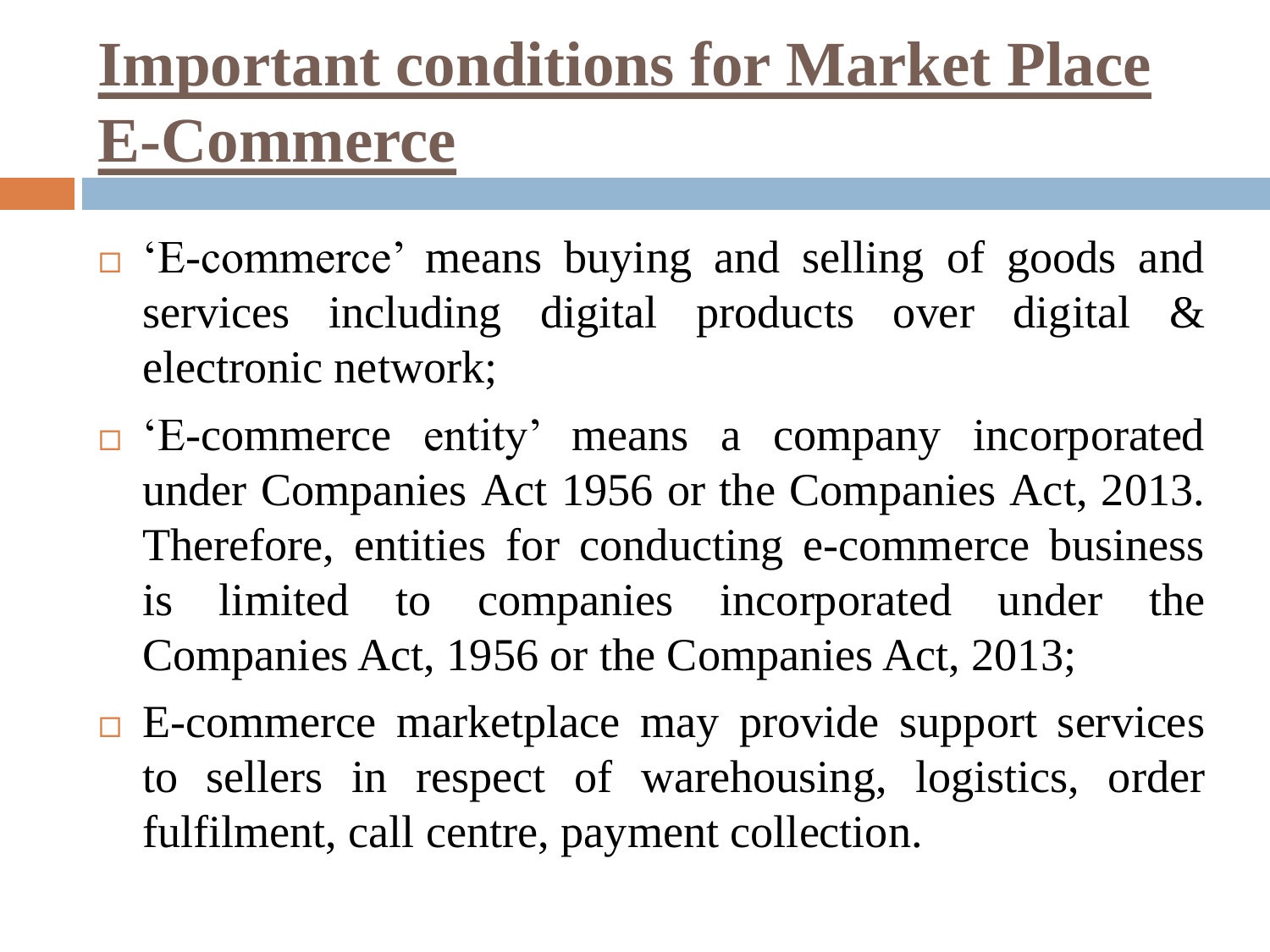## **Conditions for Market Place E-Commerce (Contd..)**

- $\Box$  does not directly or indirectly influence the pricing of the products being sold on its platform;
- any warranty/ guarantee of goods and services sold will be the responsibility of the seller selling the products on the platform, and not the e-Retail Marketplace entity;
- No e-commerce marketplace entity shall mandate any seller to sell any of their product exclusively on its platform;
- Goods/ services made available for sale electronically on website shall clearly provide name, address and other contact details of the seller and post sales, delivery of goods is the responsibility of the seller;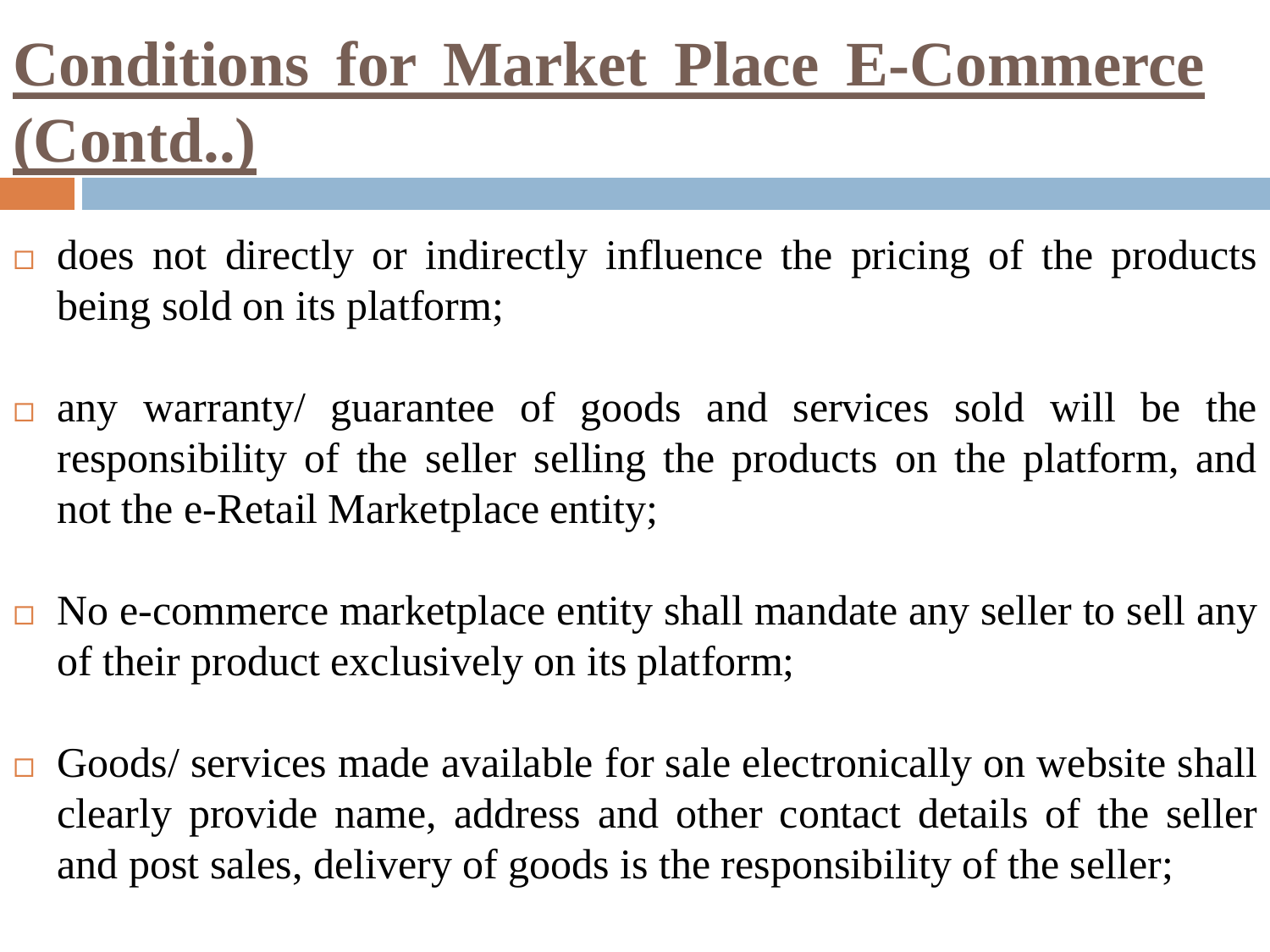## **Conditions for Market Place E-Commerce (Contd..)**

- $\Box$  An entity having equity participation by e-commerce marketplace entity or its group companies or having control on its inventory by e-commerce marketplace entity or its group companies, shall not sell its products on the platform run by such marketplace entity; and
- $\Box$  no vendor / seller operating on the e-Retail Marketplace company's platform (including the e-Retail Marketplace company's group / affiliate companies) can contribute to the sale of more than 25% of the total sales affected through such platform.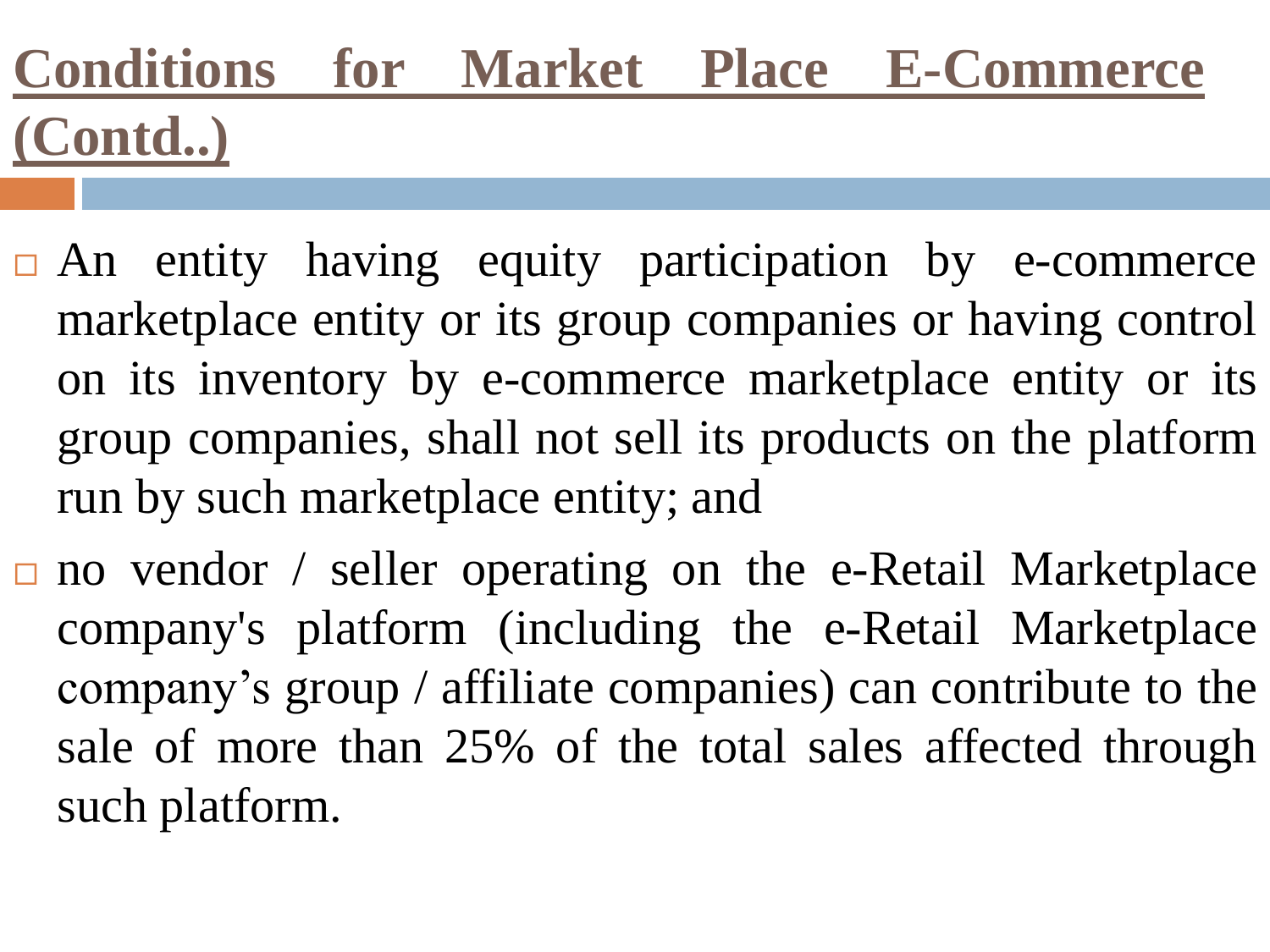Inventory based model of e-commerce means an ecommerce activity where inventory of goods and services is owned by the e-commerce entity and is sold to the consumers directly, essentially a pure B2C retail.

#### **FDI Route**:

Foreign investment is not permitted in inventory based model of e-commerce.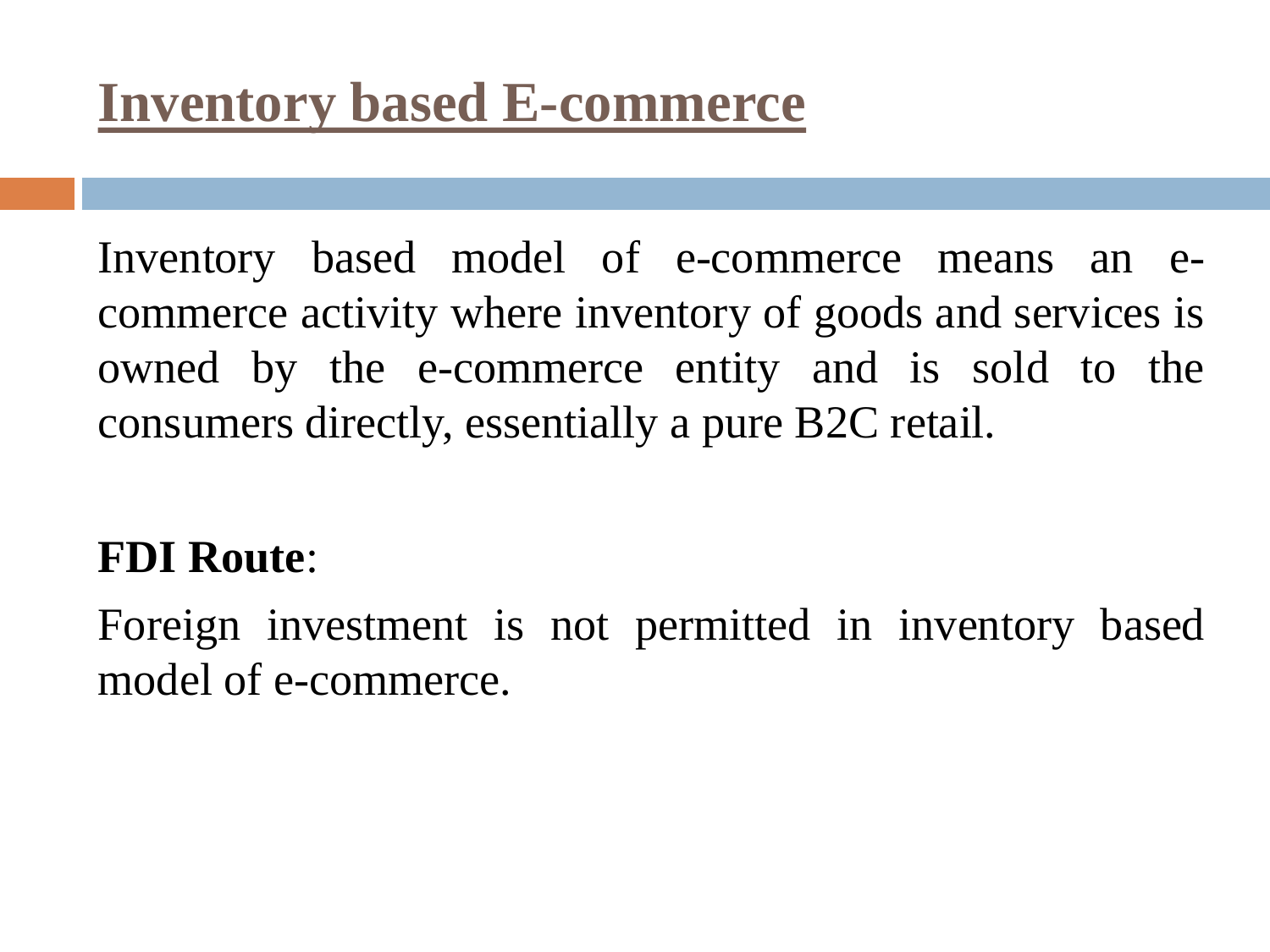## **Single Brand Retail Trading (SBRT)**

- Single Brand Retail has been defined as retail trade of products which are:
- sold under "single brand"
- $\Box$ sold under the same brand internationally
- $\Box$  branded during the manufacturing process.
- FDI Route:
- Automatic Route: upto 100%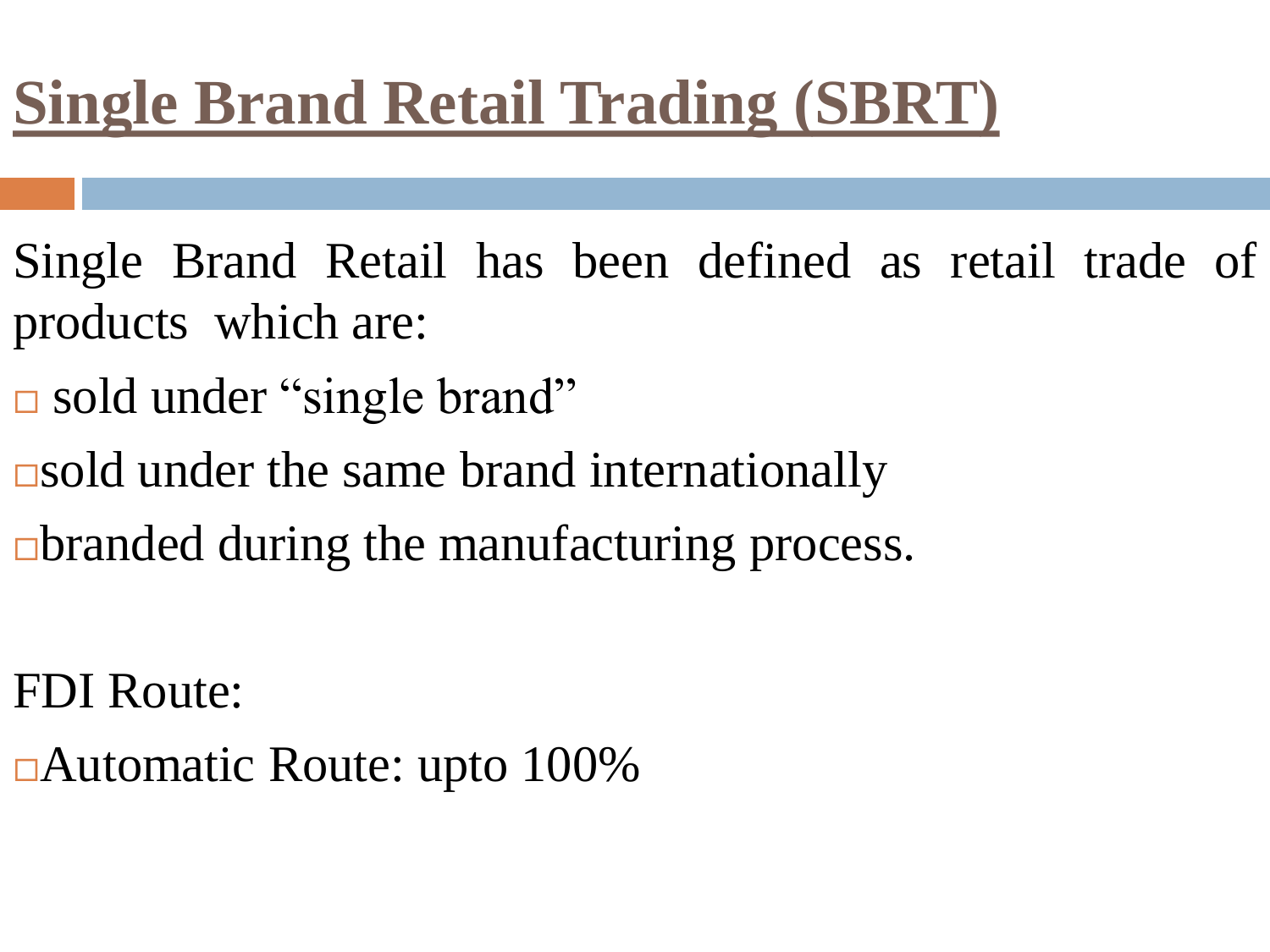# **Single Brand Retail: Cont…**

Conditions:

- $\Box$  To comply with the definition stated above.
- $\Box$  For a non-resident entity, who is or not the owner of the brand may be allowed for trading under Single Brand, either directly by the brand owner or through a agreement executed between the Indian entity undertaking single brand retail trading and the brand owner.
- In case of FDI beyond 51%, sourcing of 30% of the value of goods purchased, will be done from India, preferably from MSMEs, village and cottage industries, artisans and craftsmen, in all sectors.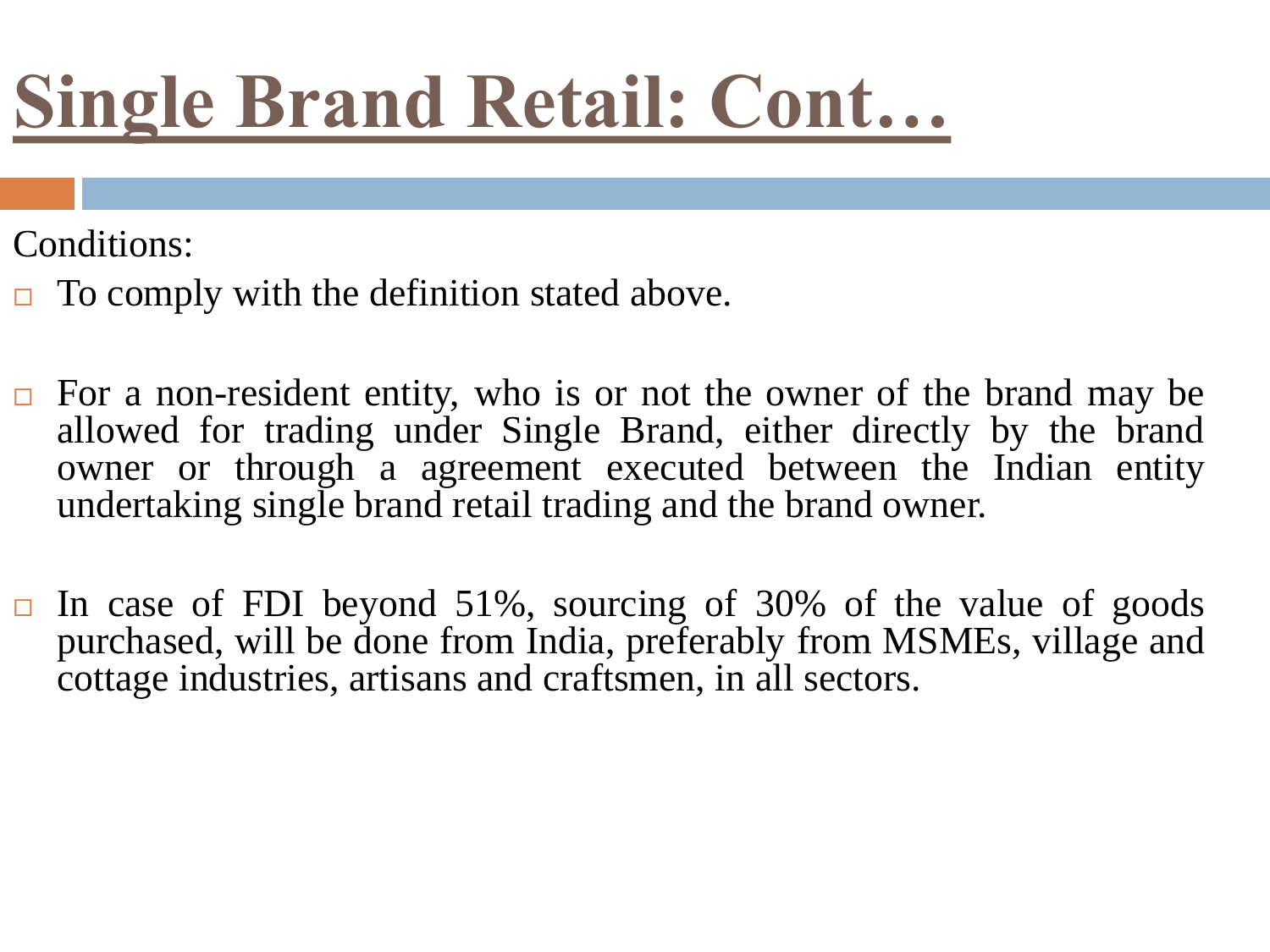# SBRT of Indian Brands

- **□** Conditions for products to be sold under the same brand internationally and also the restriction applicable to nonresidents for undertaking SBRT shall not be applicable for undertaking SBRT of Indian brands;
- $\Box$  Indian brands should be owned and controlled by residents or companies which are owned and controlled by resident Indian citizens;
- $\Box$  Sourcing norms shall not be applicable up to three years from opening of the first store for entities having 'stateof-art' and 'cutting-edge' technology and where local sourcing is not possible.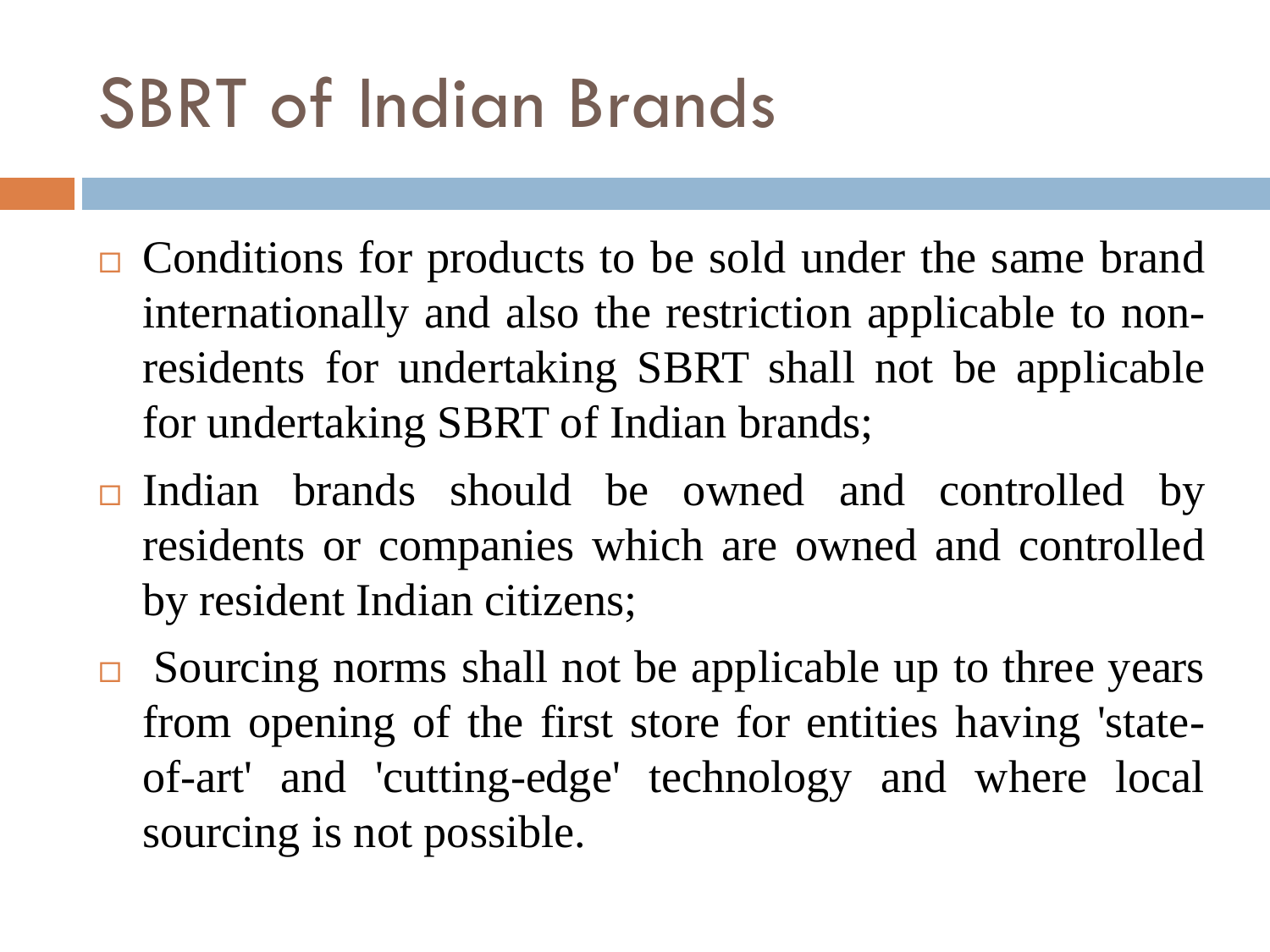## **E-Retail by brick and mortar companies:**

A single brand retail trading entity operating through brick and mortar stores, is permitted to undertake retail trading through e-commerce, provided it complies with the other conditions as mentioned in the NDI Rules for SBRT.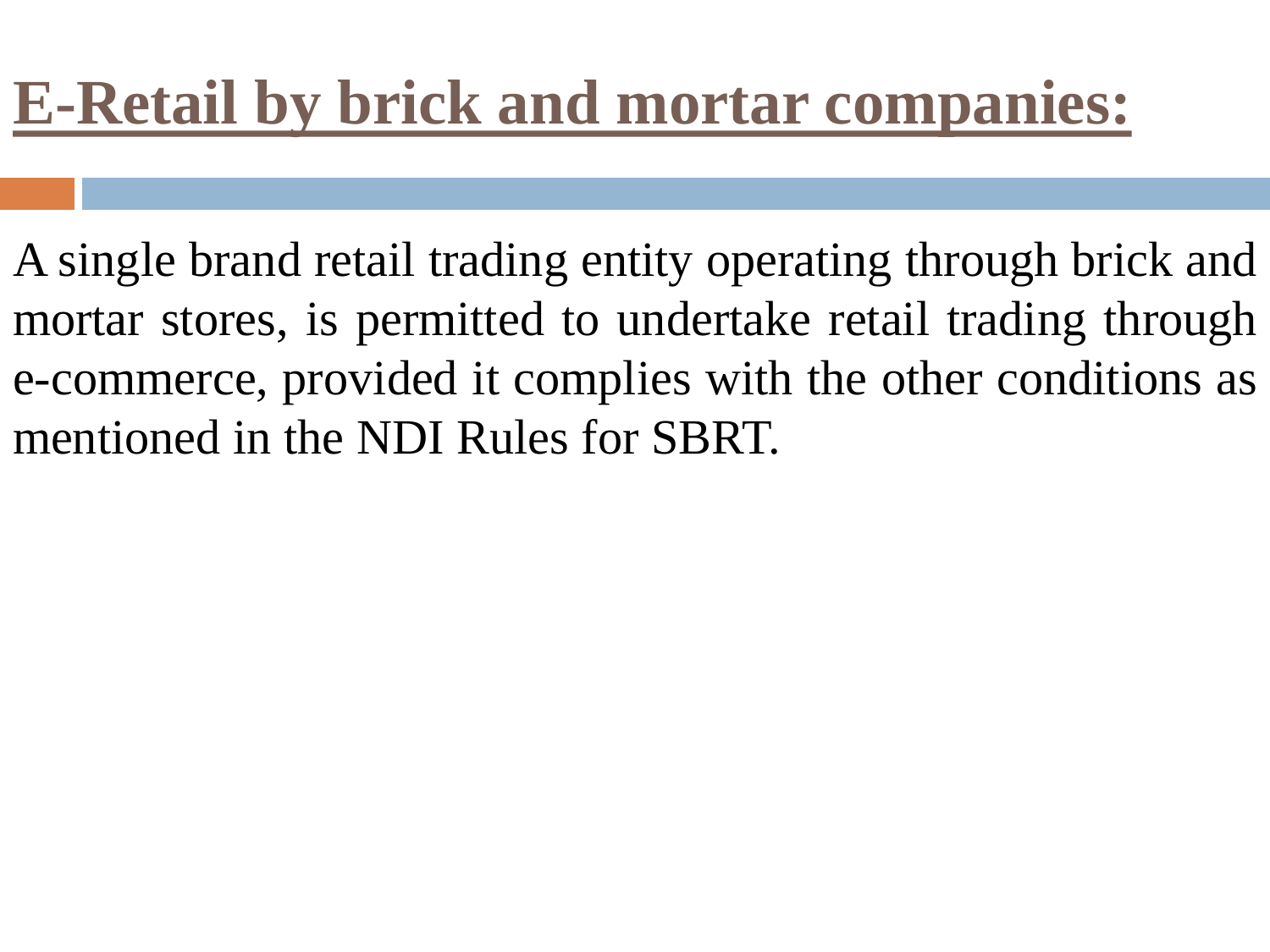# **Multi Brand Retail**

51% FDI for Multi Brand e-commerce retail is allowed through government route provided the following conditions are fulfilled:

**Example 15** The spricultural produce, including fruits, vegetables, flowers, grains, pulses, fresh poultry, fishery and meat products, may be unbranded.

 $\Box$ Minimum amount to be brought in, as FDI, by the foreign investor, would be US \$ 100 million.

 $\overline{\phantom{0}}$  50% of total FDI brought in the first tranche of US \$ 100 million, shall be invested in 'back-end infrastructure' within three years.

 $\Box$ 30% of the value of procurement of manufactured/processed products purchased shall be sourced from Indian micro, small and medium industries, having total investment in plant and machinery and shall not exceed US \$ 2.00 million.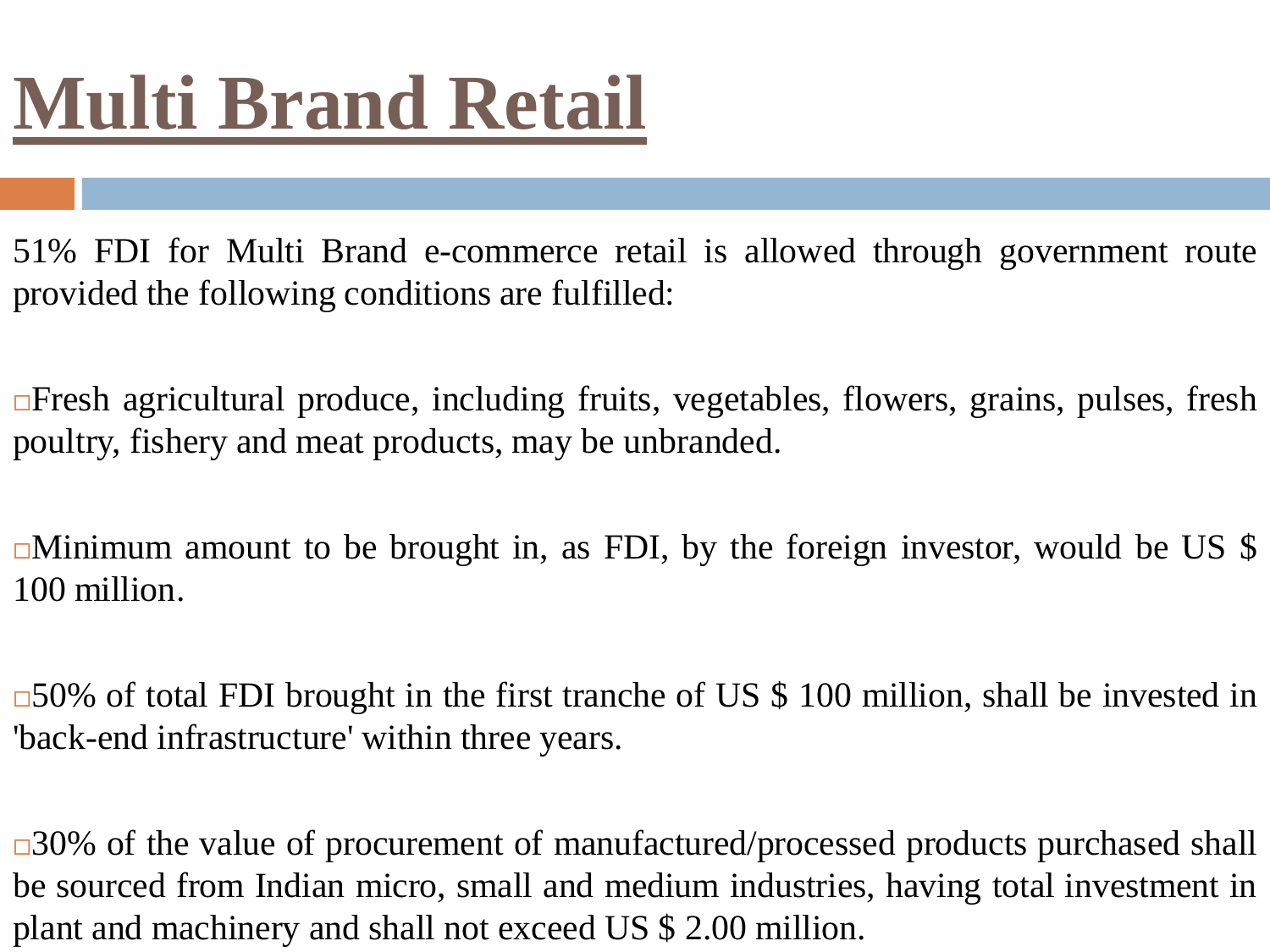## **Multi Brand E-Commerce Retail: Cont…**

- $\Box$  Self-certification by the company to ensure the compliance of above three conditions and to maintain certified books of accounts by statutory auditors.
- $\Box$  Retail sales outlets may be set up only in cities with a population of more than 10 lakh as per 2011 Census or any other cities as per the decision of the respective State Governments.
- $\Box$  Retail locations will be restricted to conforming areas as per the Master/Zonal Plans of the concerned cities.
- Government will have the first right to procurement of agricultural products.
- Retail trading, in any form, by means of e-commerce, shall not be permissible, for companies with foreign investment engaged in multi-brand retail trading.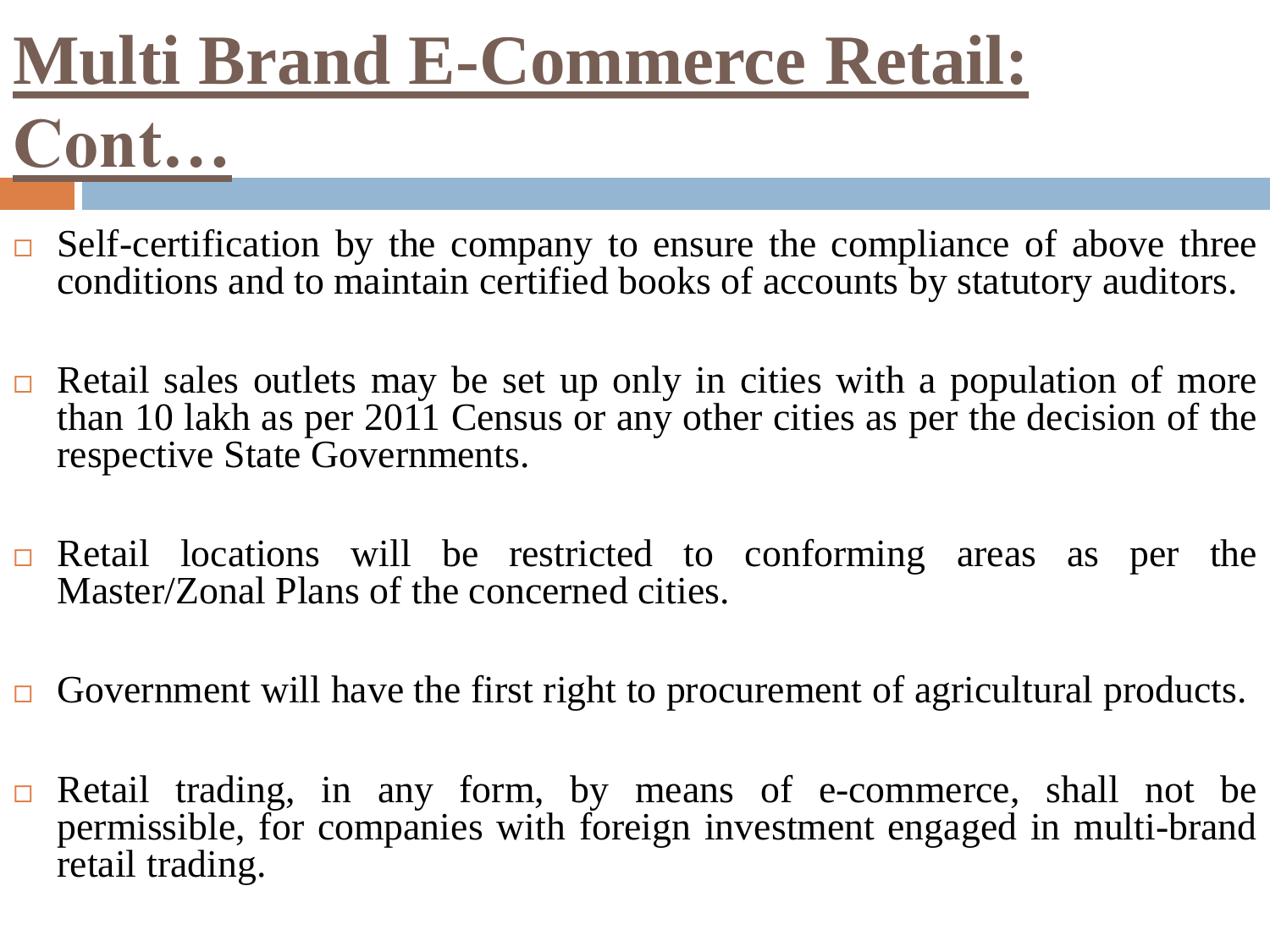# **Multi Brand E-Commerce Retail: Cont…**

- **Executer Shall follow the orders/circulars of State** Government/Union Territories as they have the discretionary powers to decide whether to allow FDI in MBRT or not.
- **□** Retail trading, in any form, by means of e-commerce, would not be permissible, for companies with FDI, engaged in the activity of multi-brand retail trading.
- $\Box$  Applications would be processed in the Department of Industrial Policy & Promotion for necessary approvals.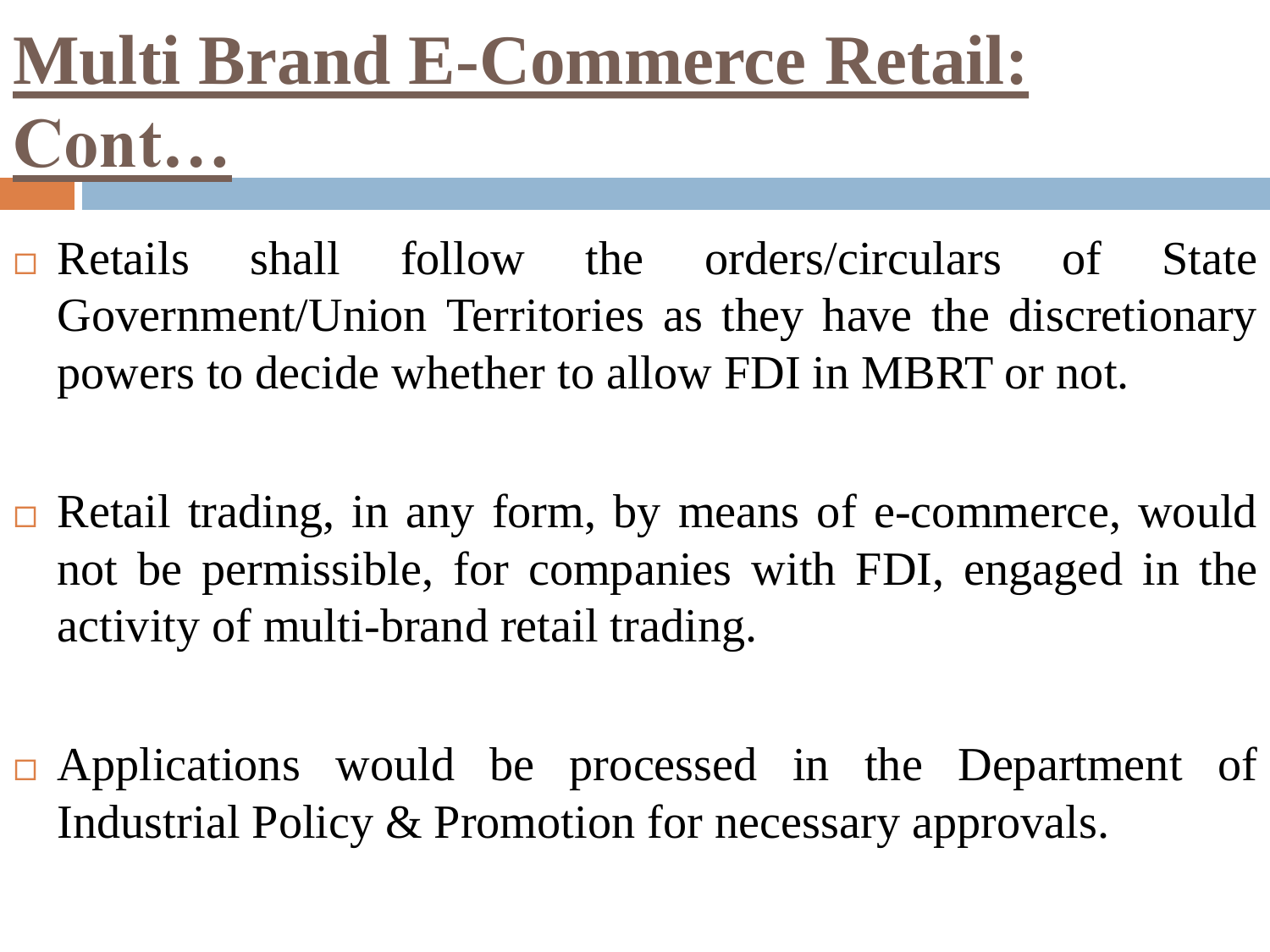## **E-Trading by Manufacturers**

- $\Box$  Permitted to sell its products manufactured in India through wholesale and/ or retail, including through ecommerce without Government approval.
- $\Box$  100 percent foreign investment under the government approval route is allowed for trading, including through e-commerce, in respect of food products manufactured and/ or produced in India.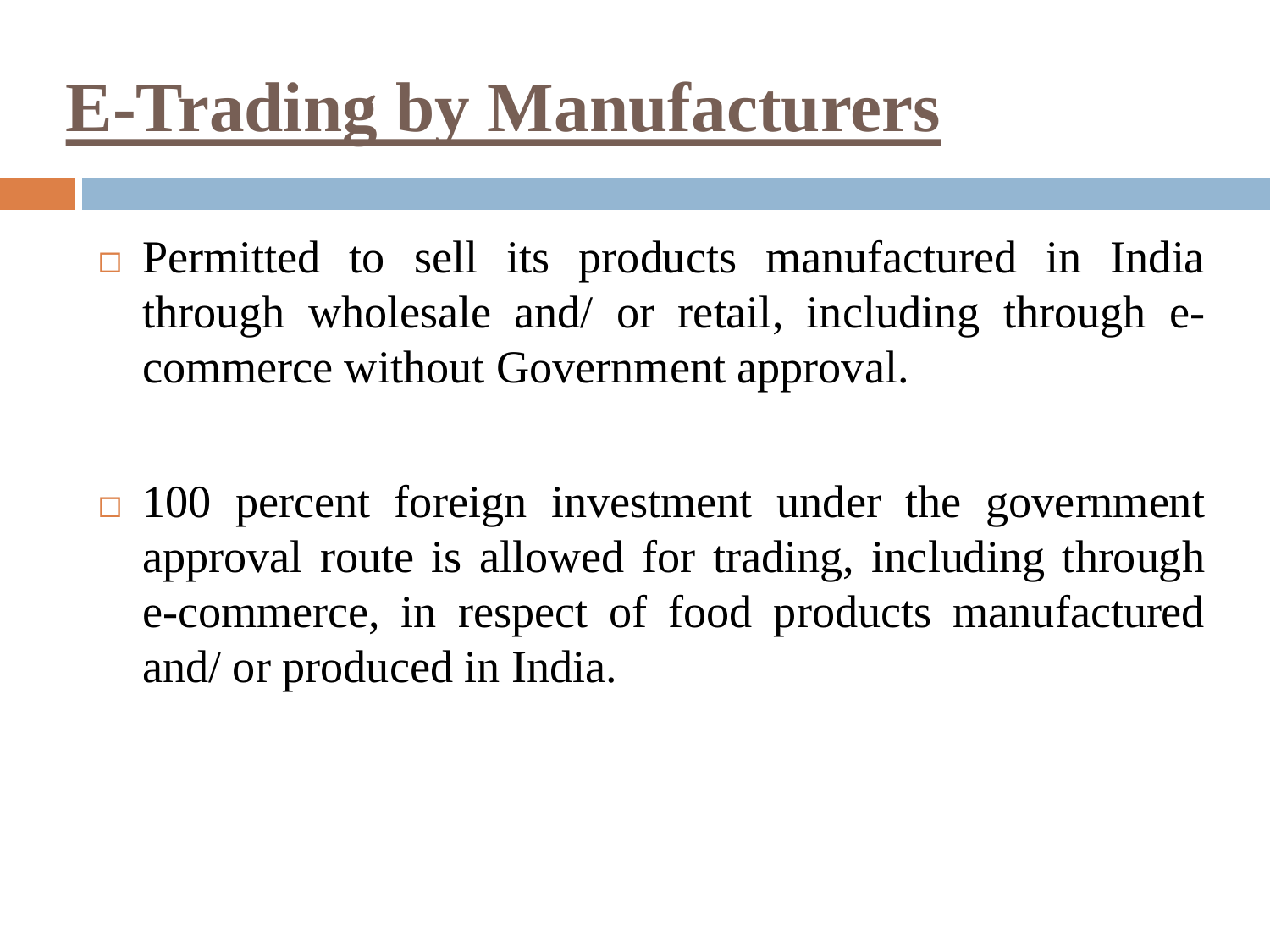# Thank You